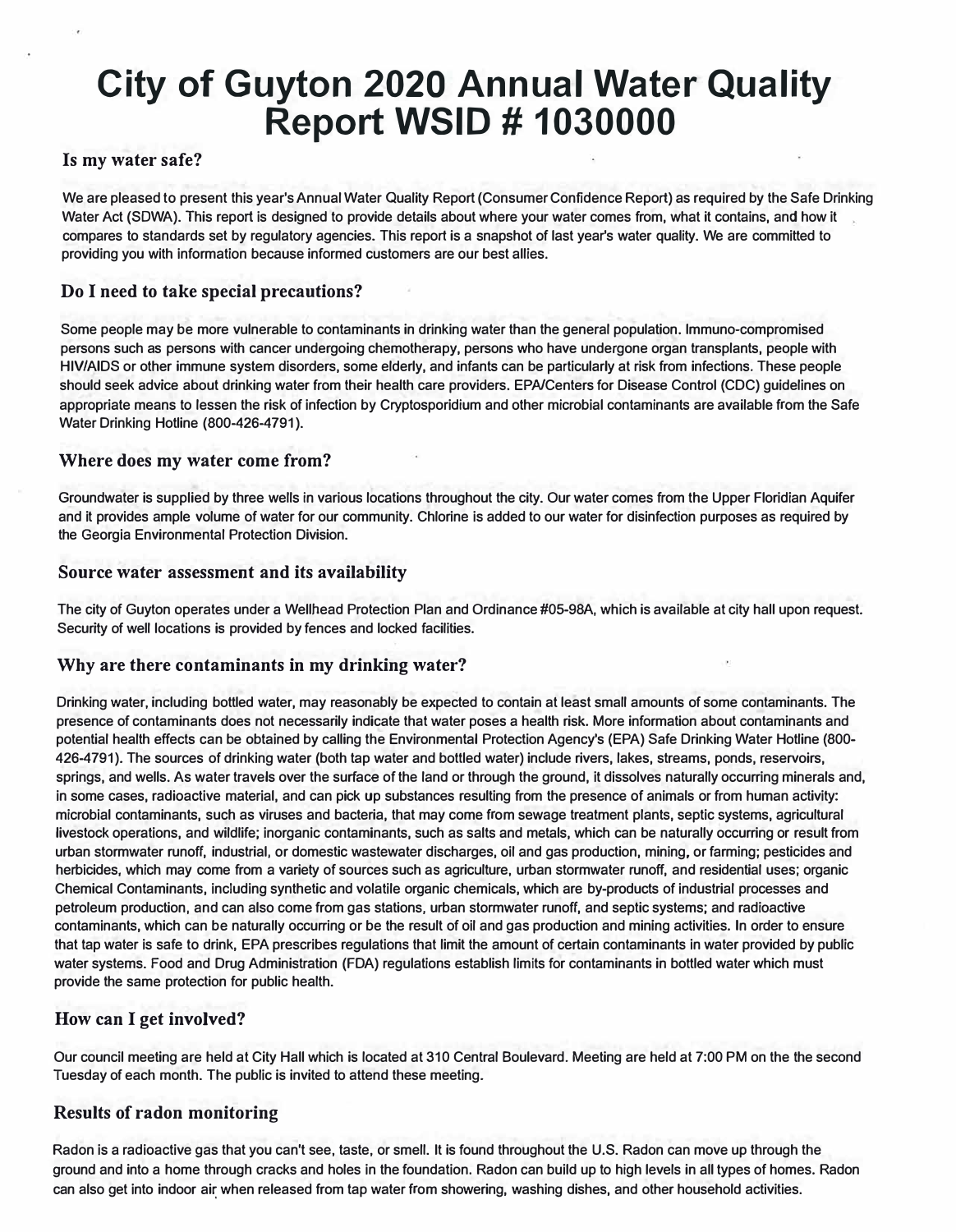Compared to radon entering the home through soil, radon entering the home through tap water will in most cases be a small source of radon in indoor air. Radon is a known human carcinogen. Breathing air containing radon can lead to lung cancer. Drinking water containing radon may also cause increased risk of stomach cancer. If you are concerned about radon in your home, test the air in your home. Testing is inexpensive and easy. Fix your home if the level of radon in your air is 4 picocuries per liter of air (pCi/L) or higher. There are simple ways to fix a radon problem that aren't too costly. For additional information, call your state radon program or call EPA's Radon Hotline (800-SOS-RADON).

# **Additional Information for Lead**

If present, elevated levels of lead can cause serious health problems, especially for pregnant women and young children. Lead in drinking water is primarily from materials and components associated with service lines and home plumbing. City of Guyton is responsible for providing high quality drinking water, but cannot control the variety of materials used in plumbing components. When your water has been sitting for several hours, you can minimize the potential for lead exposure by flushing your tap for 30 seconds to 2 minutes before using water for drinking or cooking. If you are concerned about lead in your water, you may wish to have your water tested. Information on lead in drinking water, testing methods, and steps you can take to minimize exposure is available from the Safe Drinking Water Hotline or at http://www.epa.gov/safewater/lead.

# **Water Quality Data Table**

In order to ensure that tap water is safe to drink, EPA prescribes regulations which limit the amount of contaminants in water provided by public water systems. The table below lists all of the drinking water contaminants that we detected during the calendar year of this report. Although many more contaminants were tested, only those substances listed below were found in your water. All sources of drinking water contain some naturally occurring contaminants. At low levels, these substances are generally not harmful in our drinking water. Removing alI contaminants would be extremely expensive, and in most cases, would not provide increased protection of public health. A few naturally occurring minerals may actually improve the taste of drinking water and have nutritional value at low levels. Unless otherwise noted, the data presented in this table is from testing done in the calendar year of the report. The EPA or the State requires us to monitor for certain contaminants less than once per year because the concentrations of these contaminants do not vary significantly from year to year, or the system is not considered vulnerable to this type of contamination. As such, some of our data, though representative, may be more than one year old. In this table you will find terms and abbreviations that might not be familiar to you. To help you better understand these terms, we have provided the definitions below the table.

|                                                                                                                   | <b>MCLG</b>             | MCL,      | <b>Detect</b><br>In        |           | Range         |                       |                  |                                                                                                                                 |
|-------------------------------------------------------------------------------------------------------------------|-------------------------|-----------|----------------------------|-----------|---------------|-----------------------|------------------|---------------------------------------------------------------------------------------------------------------------------------|
| <b>Contaminants</b>                                                                                               | or<br><b>MRDLG MRDL</b> | TT, or    | Your<br>Water   Low   High |           |               | <b>Sample</b><br>Date | <b>Violation</b> |                                                                                                                                 |
|                                                                                                                   |                         |           |                            |           |               |                       |                  | <b>Typical Source</b>                                                                                                           |
| <b>Disinfectants &amp; Disinfection By-Products</b>                                                               |                         |           |                            |           |               |                       |                  |                                                                                                                                 |
| (There is convincing evidence that addition of a disinfectant is necessary for control of microbial contaminants) |                         |           |                            |           |               |                       |                  |                                                                                                                                 |
| Chlorine (as Cl2)<br>(ppm)                                                                                        | 4                       | 4         | 1.2                        | .20       | 2.2           | 2020                  | No               | Water additive used to control microbes                                                                                         |
| <b>TTHMs</b> [Total<br>Trihalomethanes]<br>(ppb)                                                                  | <b>NA</b>               | 80        | 1.3                        | <b>NA</b> | <b>NA</b>     | 2020                  | No               | By-product of drinking water disinfection                                                                                       |
| <b>Inorganic Contaminants</b>                                                                                     |                         |           |                            |           |               |                       |                  |                                                                                                                                 |
| Fluoride (ppm)                                                                                                    | 4                       | 4         | $\cdot$                    | $\cdot$   | $\mathbf{.4}$ | 2020                  | No               | Erosion of natural deposits; Water additive<br>which promotes strong teeth; Discharge<br>from fertilizer and aluminum factories |
| <b>Microbiological Contaminants</b>                                                                               |                         |           |                            |           |               |                       |                  |                                                                                                                                 |
| <b>Total Coliform</b><br>(RTCR)                                                                                   | <b>NA</b>               | <b>TT</b> | <b>ND</b>                  | <b>NA</b> | <b>NA</b>     | 2020                  | <b>No</b>        | Naturally present in the environment                                                                                            |
| <b>Radioactive Contaminants</b>                                                                                   |                         |           |                            |           |               |                       |                  |                                                                                                                                 |
| Radium (combined<br>226/228) (pCi/L)                                                                              | $\mathbf{0}$            | 5         | ND                         | <b>NA</b> | NA            | 2020                  | No               | Erosion of natural deposits                                                                                                     |